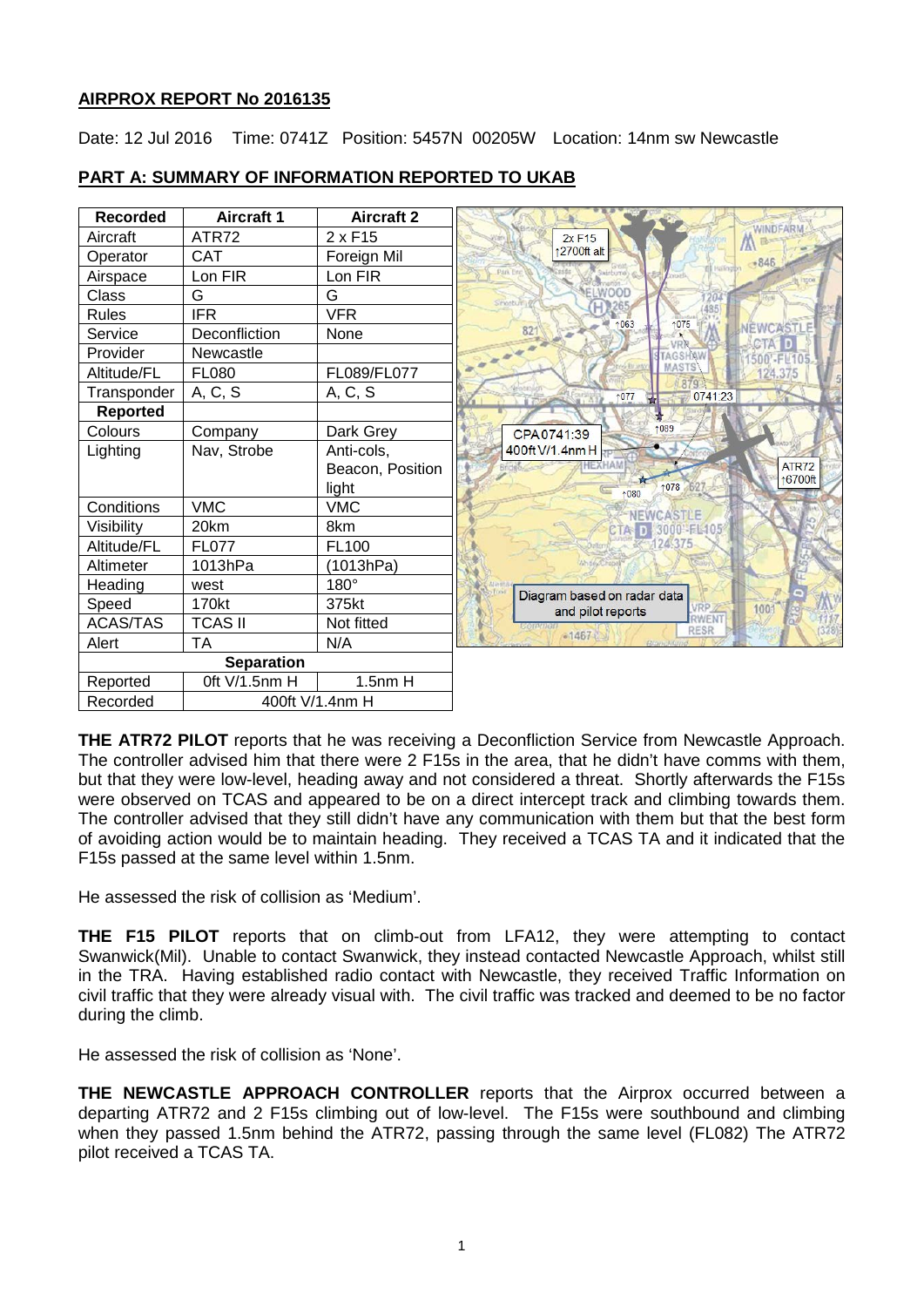### **Factual Background**

The weather at Newcastle was recorded as follows:

EGNT 120720Z 28008KT 9999 SCT045 12/09 Q1009=

#### **Analysis and Investigation**

## **CAA ATSI**

<span id="page-1-0"></span>l

ATSI had access to reports from the controller involved, the pilots of both the ATR72 and the F[1](#page-1-0)5s, area radar recordings<sup>1</sup>, the Newcastle Radar R/T and the unit investigation report.

At 0737:52, the pilot of the ATR72 contacted Newcastle Radar. The controller instructed them to route direct to the Dean Cross VOR and to climb to FL160. The F15s, which had been observed routing as far as 30nm north of Newcastle, had just completed a turn to track southbound.

At 0738:08 the Newcastle radar controller advised the ATR72 pilot that they would be leaving controlled airspace in 5nm and that it would then be a Deconfliction Service. The F15s were still southbound, 20nm north of Newcastle indicating below 2000ft (Figure 1).

At 0738:40 the controller passed Traffic Information to the ATR72 advising *"….15 miles north of you, southbound not speaking to me, is what looks like a pair of F15s low-level. They are very fast, they are low level, but obviously if they start to climb I will keep you advised"* (Figure 2). At 0740:45 the controller updated the ATR72 on the position of the F15s, advising *"...they're well below you, they're indicating altitude 3000ft. They're 5 miles north of you southbound. The present track they're going to pass underneath you in about a minute"* (Figure 3).



Figure 1 – Prestwick MRT – 0738:08



 $1$  Note – any indications of STCA on the Prestwick MRT recordings shown in Figures 4-6 are not necessarily representative of the information available to the Newcastle controller using separate radar sources and display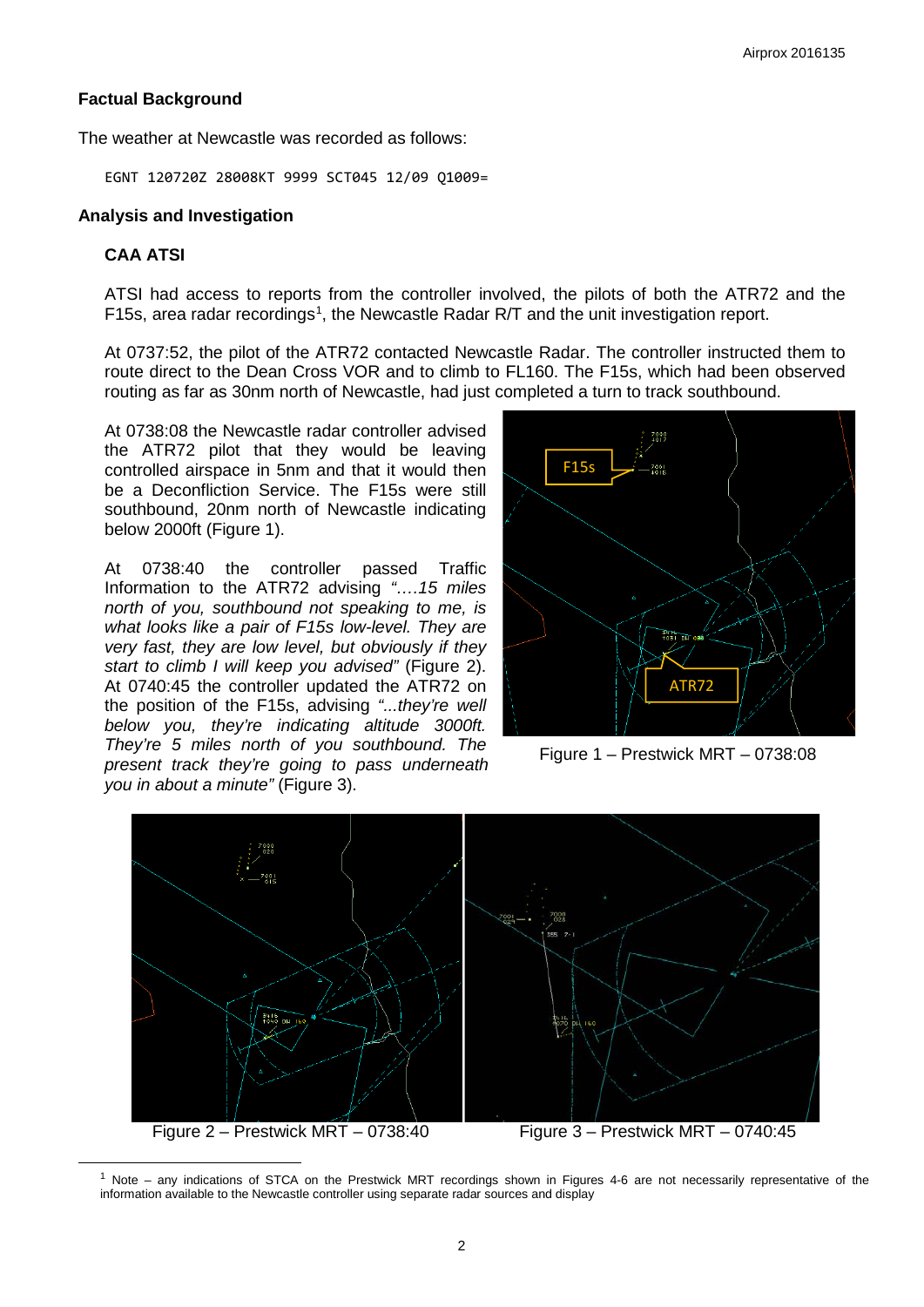At 0741:05 the controller passed further Traffic Information, advising that they were *"…indicating altitude 5300ft and climbing. Their present track will take them er, just behind you. Continue your present track".* This was acknowledged by the ATR72 pilot confirming they had the F15s on TCAS (Figure 4). At 0741:20 the controller confirmed that avoiding action would be for the ATR72 to continue its present track which was acknowledged by the pilot who advised that they were "…*getting extremely close".* The controller confirmed that they were *"…passing behind you now at your altitude and climbing through it, now above you"* (Figure 5).



CPA was at 0741:35 with the closest F15 within 1.4nm laterally and 400ft vertically (Figure 6).



Figure 6 – Prestwick MRT – 0741:35

Newcastle is located within Low Flying Area 12 (LFA12) and the ATSU there has a long association with military entities using this area. The controllers are trained and highly experienced in the handling of military aircraft, providing a surveillance service to military aircrews entering and leaving LFA12. The profile of the F15s flight that day was representative of military traffic intending either to remain within LFA12 by passing through what is officially called the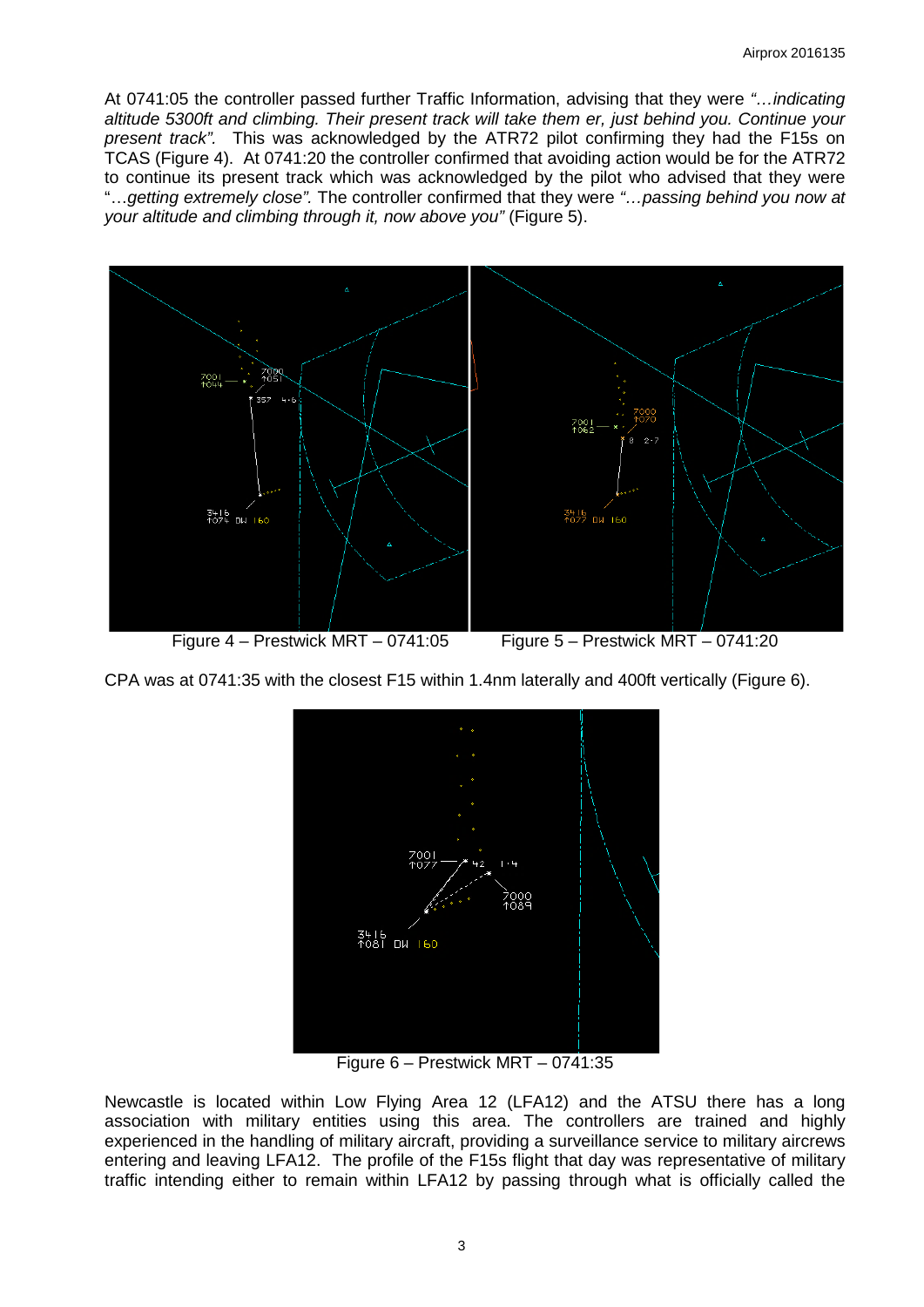Newcastle CTZ/LFA13 Gap<sup>[2](#page-3-0)</sup>, (known by both Newcastle ATC and military aircrew as the "Hexham Gap" because Hexham is a small town located directly underneath this route), or to climb out of the LFA to high-level. Although it would be normal for a low-level transit to be conducted below the levels flown by the F15s, there is no actual level for transit specified to military aircrew.

According the UK Mil Low Flying Handbook [UKAB Note: applicable to military aircraft flying at or below 2000ft agl] *"All [low-flying] ac should call Newcastle App on 284.6 or 124.375Mhz 2 mins prior to the gap stating their position, altitude and intended track*." No such call was received from the F15s [UKAB note: because they were not at low-level and therefore not required to make this call].

Military aircraft intending to exit the LFA would not normally contact Newcastle Approach, because their subsequent flight would normally involve a crossing of the airway P18 to the south of Newcastle. This is facilitated by use of the TILNI Radar Corridor (RC), an area 10 miles wide at FL190 controlled by Swanwick Military East. Aircrew wishing to transit this RC are instructed to contact Swanwick Mil East (if not already in communications with them), 5 minutes in advance.<sup>[3](#page-3-1)</sup> Newcastle controllers would expect to see the allocation of a Swanwick Military transponder code to such aircraft at that time, which would indicate and give warning that the aircraft was due to climb-out from low level.

As part of the unit investigation at Newcastle, the controller submitted a detailed statement of their thought processes and actions. They had been fully aware of the F15 activity and had temporarily made the ATR72's departure the subject of a radar release as the pair routed northbound to the west of Newcastle's controlled airspace. After the ATR72 had departed, the controller elected to allow the aircraft to continue on its flight-planned route due to the position and vertical profile of the F15s (still maintaining below 3000ft with the ATR72 already 3000ft above and continuing its climb as it left Newcastle's controlled airspace). The Newcastle controller also stated that they were *"half expecting the F15s to take the standard military low level route East of Hexham…."*

The ATR72 pilot was correctly advised of their impending exit of controlled airspace, and the Deconfliction Service that the Newcastle controller intended to provide, which was accepted by the pilot. The pilot was also advised before leaving controlled airspace of the presence of the two F15s. It was judged that the suggested avoiding action given to the ATR72 of maintaining their current track was, in the circumstances, the correct advice.

The report from the pilot of one of the F15s stated that they had attempted to call Swanwick Mil without success, and then elected to contact Newcastle instead, by which time they were already south of the Hexham Gap, and also clear of the ATR72. They also stated that they had been visual with the ATR72 and had been avoiding it during the climb. The pilot of the ATR72 reported receiving a TCAS TA.

The actions of the controller were correct and in accordance with the Manual of Air Traffic Services, CAP493 which states:

"*In Class G airspace, separation between aircraft is ultimately the responsibility of the pilot; however, in providing a Deconfliction Service or a Procedural Service, controllers will provide information and advice aimed at achieving a defined deconfliction minima."[4](#page-3-2)* The associated deconfliction minima against uncoordinated traffic are:

- 5 nm laterally (subject to surveillance capability and regulatory approval); or
- 3,000ft vertically and, unless the SSR code indicates that the Mode C data has been verified, the surveillance returns, however presented, should not merge.<sup>[5](#page-3-3)</sup>

 $\overline{\phantom{a}}$ 

<span id="page-3-0"></span><sup>2</sup> UK Mil Low Flying Handbook

<span id="page-3-1"></span><sup>3</sup> UK MIL AIP ENR 5-1-7

<span id="page-3-2"></span><sup>4</sup> Section 1: Chapter 3: Separation Standards

<span id="page-3-3"></span><sup>5</sup> CAP774 UK Flight Information Services, Chapter 4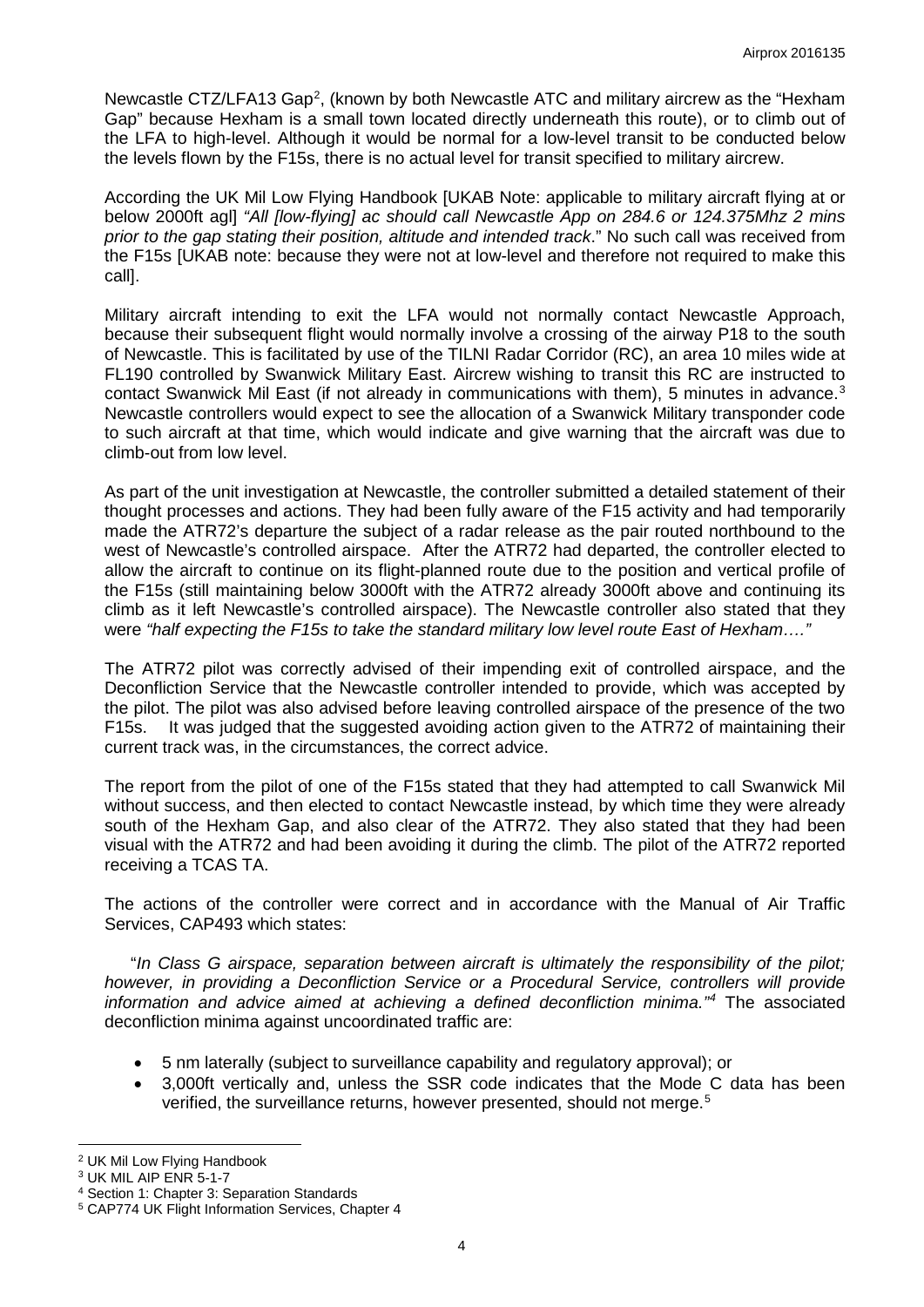An information call from the F15s to Newcastle prior to their arrival at the Hexham Gap would have given an opportunity to the Newcastle controller to pass early Traffic Information on the ATR72, (and any other relevant traffic such as opposite-direction military traffic), and would have allowed possible coordination of any climb of the F15s against the ATR72, something frequently achieved with military aircrew in similar circumstances.

### **UKAB Secretariat**

The ATR72 and F15 pilots shared an equal responsibility for collision avoidance and not to operate in such proximity to other aircraft as to create a collision hazard<sup>[6](#page-4-0)</sup>. As they approached the ATR72 from the rear quadrant, nominally in an 'overtaking' situation (with an angle of less than 70̊ to the plane of symmetry of the ATR72), the F15s were required to 'keep out of the way' of the ATR[7](#page-4-1)2, which they did<sup>7</sup>.

### **Comments**

### **USAFE**

ATSI's point is taken with regard to the entry in the UKMLF Handbook that refers to the Hexham Gap; however, as the F-15s had climbed out the UKLFS to the north of the Hexham Gap they thought it best to contact Swanwick Mil for a service. In hindsight, an initial call to Newcastle would perhaps have been a better option in this case. Nevertheless, the F-15 formation sighted the ATR72 is sufficient time to ensure that no risk of collision existed.

### **Summary**

An Airprox was reported when an ATR72 and a formation of 2 F15s flew into proximity at 0741 on Tuesday 12<sup>th</sup> July 2016. The ATR72 pilot was operating under IFR in VMC, and in receipt of a Deconfliction Service from Newcastle, the F15 pilots were VFR in VMC and not in receipt of an ATS, although they called Newcastle for a Traffic Service moments later.

## **PART B: SUMMARY OF THE BOARD'S DISCUSSIONS**

Information available consisted of reports from the pilots of both aircraft, transcripts of the relevant RT frequencies, radar photographs/video recordings, reports from the air traffic controllers involved and reports from the appropriate ATC and operating authorities.

The Board first looked at the actions of the pilots. The ATR72 pilot was on climb-out from Newcastle, and in Class G airspace when the Airprox occurred. He was receiving a Deconfliction Service from Newcastle ATC, but was understandably uncomfortable with the situation as it unfolded. That said, the Board noted that, ultimately, being Class G airspace, both aircraft were entitled to operate where they were, and encountering unknown traffic on a see-and-avoid basis was one of the hazards of flying in such airspace that had presumably been fully considered by the aircraft's operating authority as an associated risk.

For their part, the F15s were fully entitled to fly where they were without talking to any controlling agency as they pulled up out of low-level and prepared to call Swanwick for a radar service and crossing of the TILNI corridor. Members noted that when they couldn't get two-way RT with Swanwick, the F15 crew sensibly switched to Newcastle for a service. Notwithstanding their compliance with airspace procedures, given the proximity of Newcastle Airport and associated traffic, some members wondered whether they might have been better placed by calling Newcastle first anyway. Other members who were familiar with the area and military fast-jet operations countered that there was very little time to climb and position for the corridor, so calling Newcastle, and then needing a hand-over to Swanwick, involved increased workload for all parties. Ultimately, the Board

l

<span id="page-4-0"></span><sup>6</sup> SERA.3205 Proximity.

<span id="page-4-1"></span><sup>7</sup> SERA 3210 Overtaking.